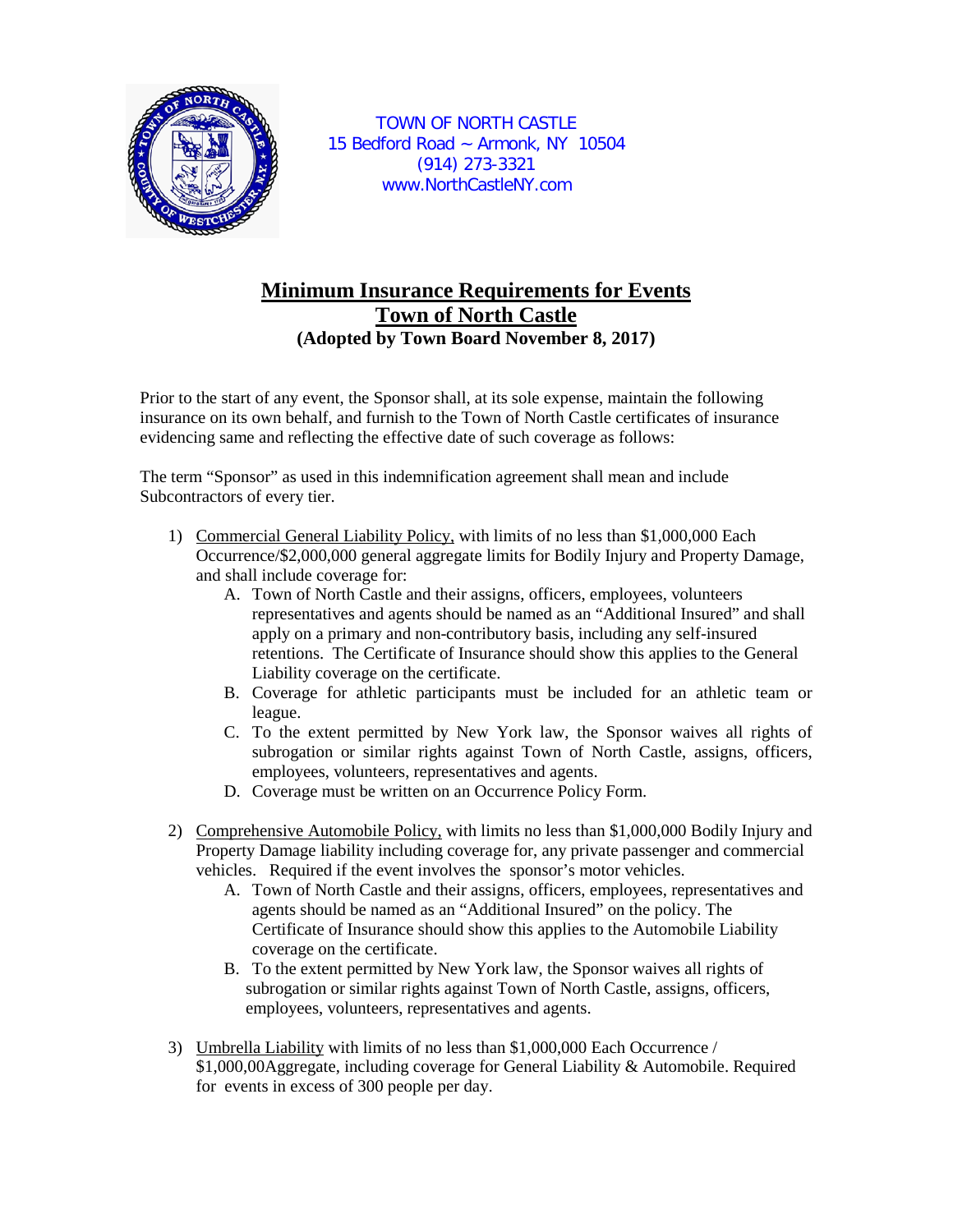- 4) If applicant is applying for an Alcohol permit from the Town Board and a fee is not being charged for the alcohol, a COI must be provided to the Town with evidence of "Host Liquor Liability". If a fee is being charged to attend the event or if a charge applies for a participant to purchase alcohol or a caterer will be providing the liquor, then a COI must be obtained from the sponsor &/or vendor evidencing "Liquor Liability" at the same limits as indicated in 1) above.
- 5) Workers Compensation Insurance [if applicable]
	- A. Coverage must specifically indicate "coverage includes N.Y. State"
	- B. Coverage Extended to include Sponsor's owners/partners.
	- C. N.Y. State Statutory Limits
	- D. To the extent permitted by New York Law, the sponsor waives all rights of subrogation or similar rights against the Town of North Castle, assigns, officers, employees, volunteers, representatives and agents.

## **NOTE: The above listed Minimum Insurance Requirements may be increased upon the review and determination of the Town's Risk Management Committee.**

The Sponsor shall furnish to the Town of North Castle Certificates of Insurance as evidence of coverage prior to the event naming the Town of North Castle as an Additional Insured **by endorsement**. The Sponsor acknowledges that failure to obtain such insurance on behalf of the Town of North Castle constitutes a material breach of contract and subjects it to liability for damages, indemnification and all other legal remedies available to the Town of North Castle. The failure of the Town of North Castle to object to the contents of the certificate or absence of same shall not be deemed a waiver of any and all rights held by the Town of North Castle.

The cost of furnishing the above insurance shall be borne by the Sponsor.

All carriers listed in the certificates of insurance shall be A.M. Best Rated A VII or better and be admitted in the State of New York.